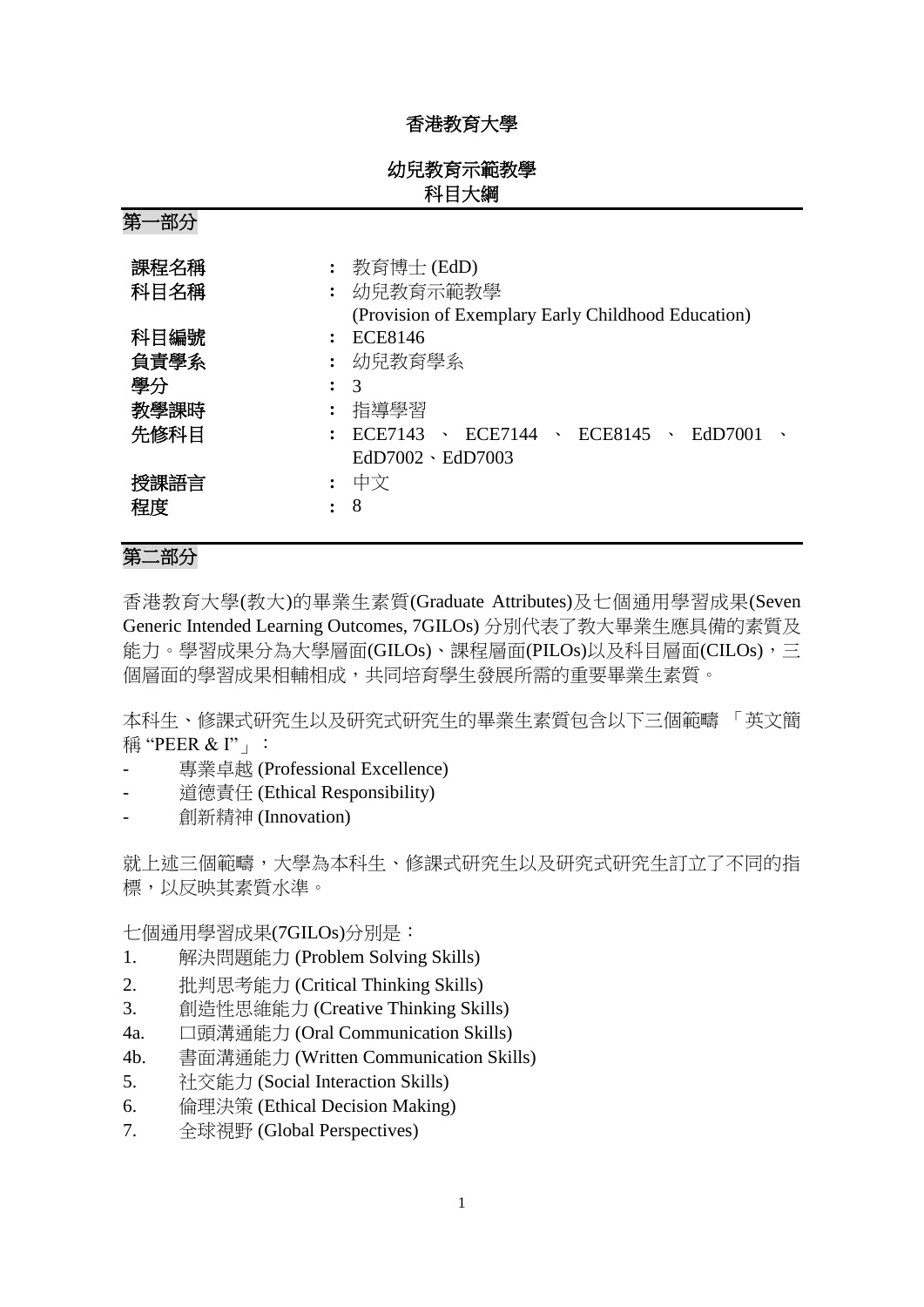#### **1.** 科目概要

本課程將促使學生在亞太和/或國際調查結果的基礎上開展一個評估項目。學生 將選擇某一研究領域(例如課程、教學法、實踐),以便在亞太地區進行小規 模實踐。本課程期望學生能夠批判性地反思其實際應用,並對其在當地的影響 進行詳細的評估和分析。

#### **2.** 預期學習成果

成功完成本課程後,學生應能夠:

- 成果一:針對選定的幼兒教育模式的應用與實施,建立批判性的認識及理解;
- 成果二:綜合以批判性分析為主的國際應用方法去促進在亞太地區早期教育中的 幼兒學習觀點及,及其效果;
- 成果三:將國際模型應用於本地環境;
- 成果四:批判性地分析辨識幼兒教育需求的模型的應用結果,教育體制的影響和 教師在實際應用中扮演的角色,以及結合實際的、文化和社會政治議題 的文獻。

#### **3.** 內容、預期學習成果及教與學活動

| 教授内容             | 預期學習<br>成果 | 教與學活動      |
|------------------|------------|------------|
|                  | (CILOs)    |            |
| 辨識議題,選擇支援模式並根據本地 | 成果一        | 獨立的圖書館和互聯網 |
| 環境進行調整。          | 成果二        | 資料研究       |
| 在感興趣的領域針對研究文獻撰寫扼 | 成果三        | 指導性寫作、     |
| 要的批判性分析。         |            | 小組討論       |
| 設計一項小型研究,採用適當的研究 | 成果二        | 完成並提交道德申請、 |
| 方法,評估與幼兒教育背景相關的支 |            | 在公開研討會上報告  |
| 援模型。             |            |            |
| 報告研究設計、程式、方法、數據分 | 成果四        | 一對一及小組監督、  |
| 析和對結果的討論,以及模型修改的 |            | 完成持續性的寫作、  |
| 合理性。             |            | 小組討論       |

# **4.** 評核

| 評核課業     | 所佔比重 | 預期學習<br>成果 (CILOs)   |
|----------|------|----------------------|
| 論文<br>a. | 100% | 成果一                  |
|          |      | 兀<br>$\equiv$ $\sim$ |

#### **5.** 指定教科書

無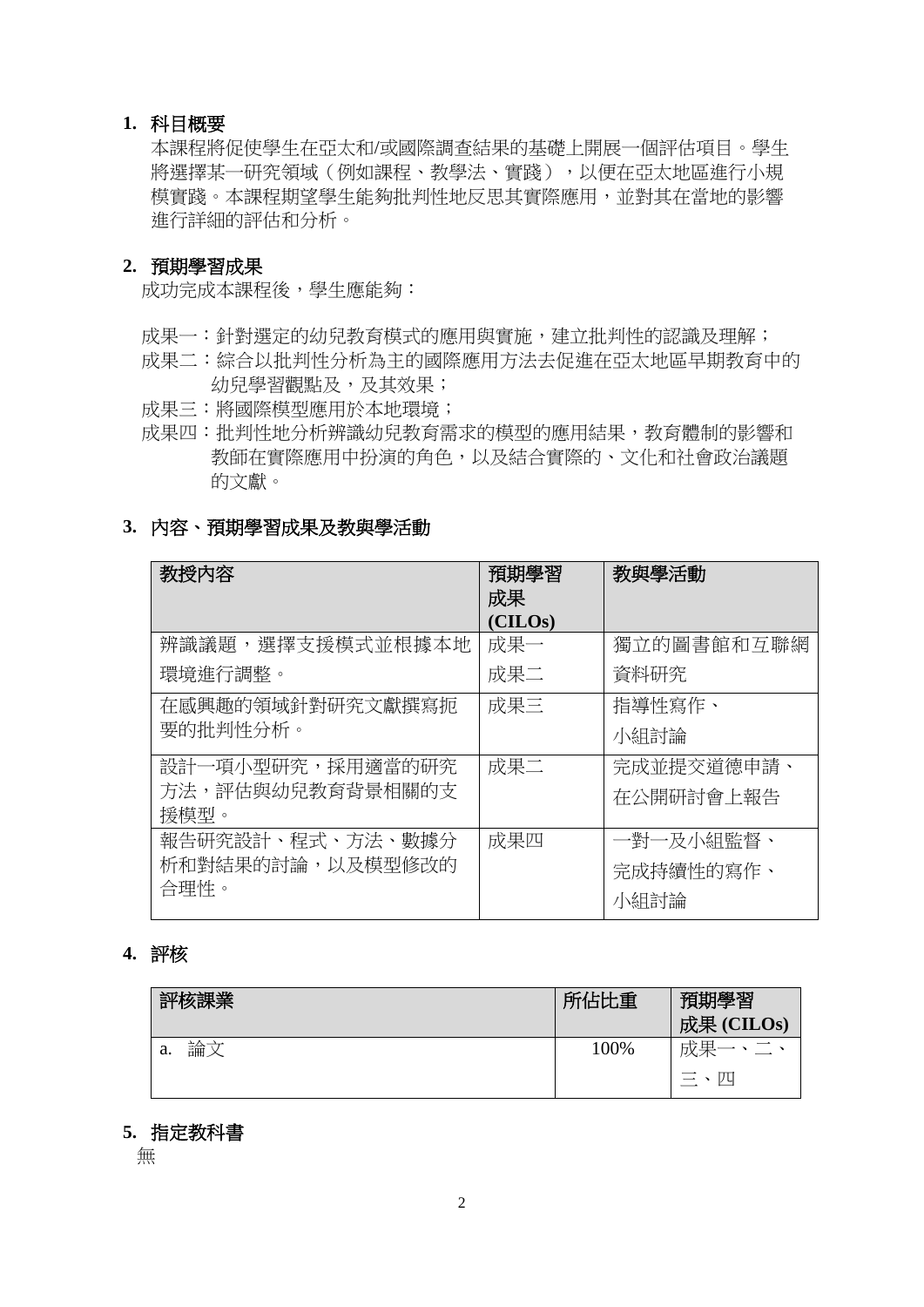#### **6.** 推薦書目

- Burch, P., & Heinrich, C. (2016). *Mixed methods for policy research and program evaluation*. Thousand Oaks, C.A.: SAGE Publications.
- Castle, K. (2012). *Early childhood teacher research: From questions to results*. New York, N.Y.: Routledge.

Flewitt, R., & Ang, L. (2020). *Research methods for early childhood education*. England, U.K.: Bloomsbury Publishing.

MacNaughton, G., Rolfe, S. A. & Siraj-Blatchford, I. (2010). *Doing early childhood research: International perspectives on theory and practice*. (2nd ed.). Philadelphia, P.A.: Open University Press.

Melton, G., Ben-Aryeh, A., Cashmore, J., Goodman, G., & Worley, N. (Eds.). (2014). *The SAGE handbook of child research*. London, U.K.: SAGE Publications.

Nabors, L. (2013). *Research methods for children*. Hauppauge, N.Y.: Nova Publisher's.

Nutbrown, C. (2018). *Early childhood educational research: International perspectives*. London, U.K.: SAGE Publications.

Parnell, W., & Iorio, J. (2016). *Disrupting early childhood education research: Imagining new possibilities*. New York, N.Y.: Routledge.

- Schulte, C. M. (2019). *Ethics and research with young children: New perspectives*. London, U.K.: Bloomsbury Academic.
- Wiersma, W., & Jurs, S. G. (2009). *Research methods in education: An introduction* (9th ed.). Boston, Mass.: Pearson/Allyn & Bacon.

Yelland, N.J. (2010) *Contemporary issues in early childhood*. Maidenhead, UK: OUP.

上課期間,國際評審期刊的精選論文將會被推薦

#### **7.** 相關網絡資源

National Association for the Education of Young Children Early Childhood Australia

## **8.** 相關期刊

Asia‐pacific Journal of Teacher Education Asia Pacific Journal of Early Childhood Education Research Contemporary Issues in Early Childhood Early Childhood Research and Practice Early Years: An International Journal of Research and Development Frontiers of Education in China International Journal of Early Years Journal of Research in Childhood Education Theory into Practice Young Children